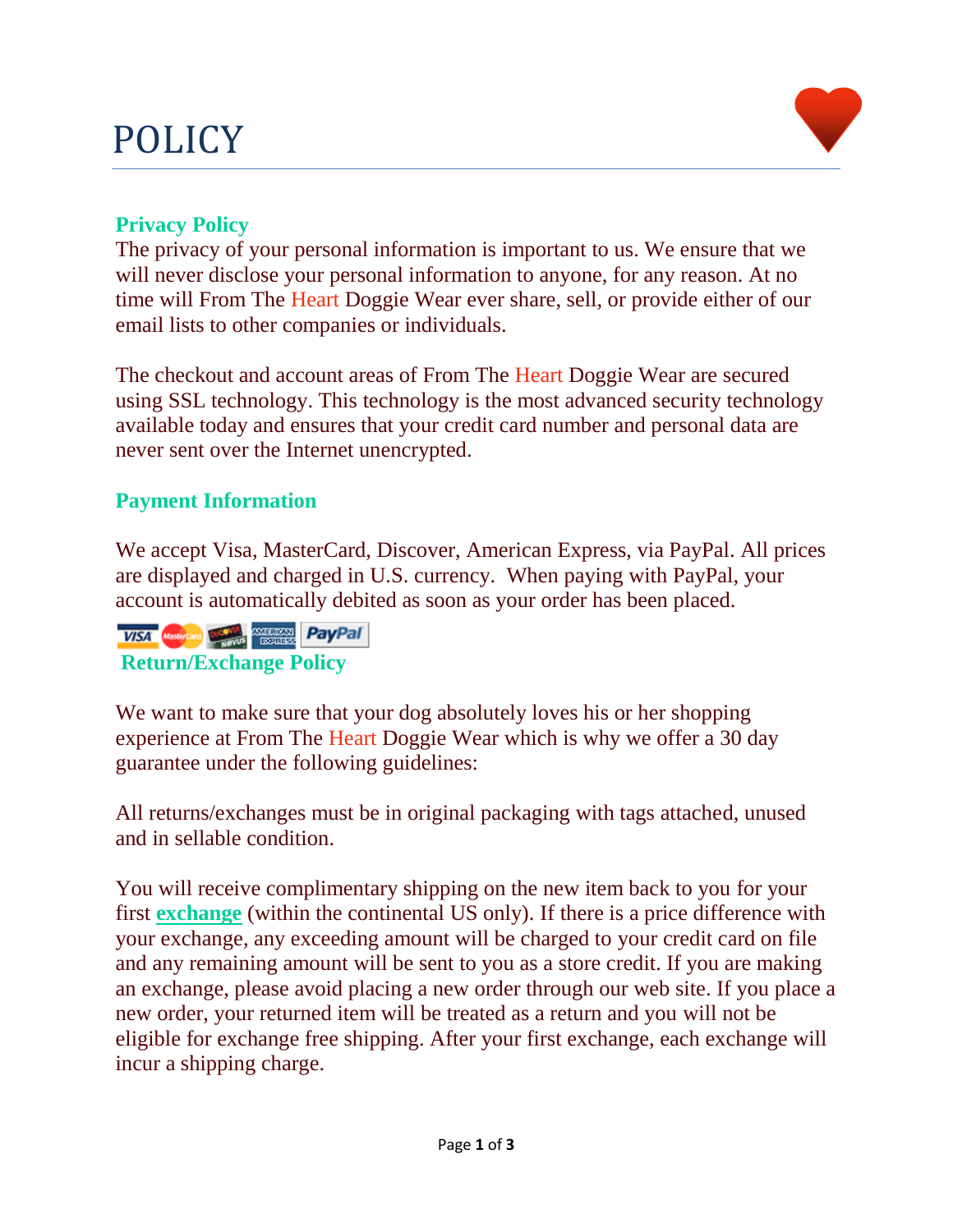#### **Return/Exchange Exceptions**

We cannot issue refunds on Sale Items. A store credit will be issued for any Sale Items returned.

#### **Return/Exchange Instructions**

#### **Please read our return policy and exceptions carefully before sending back your item(s).**

For all returns, please contact From The Heart Doggie Wear to request a return slip.

#### **Questions or Comments**

If you have any questions or comment please visit our Contact Page.